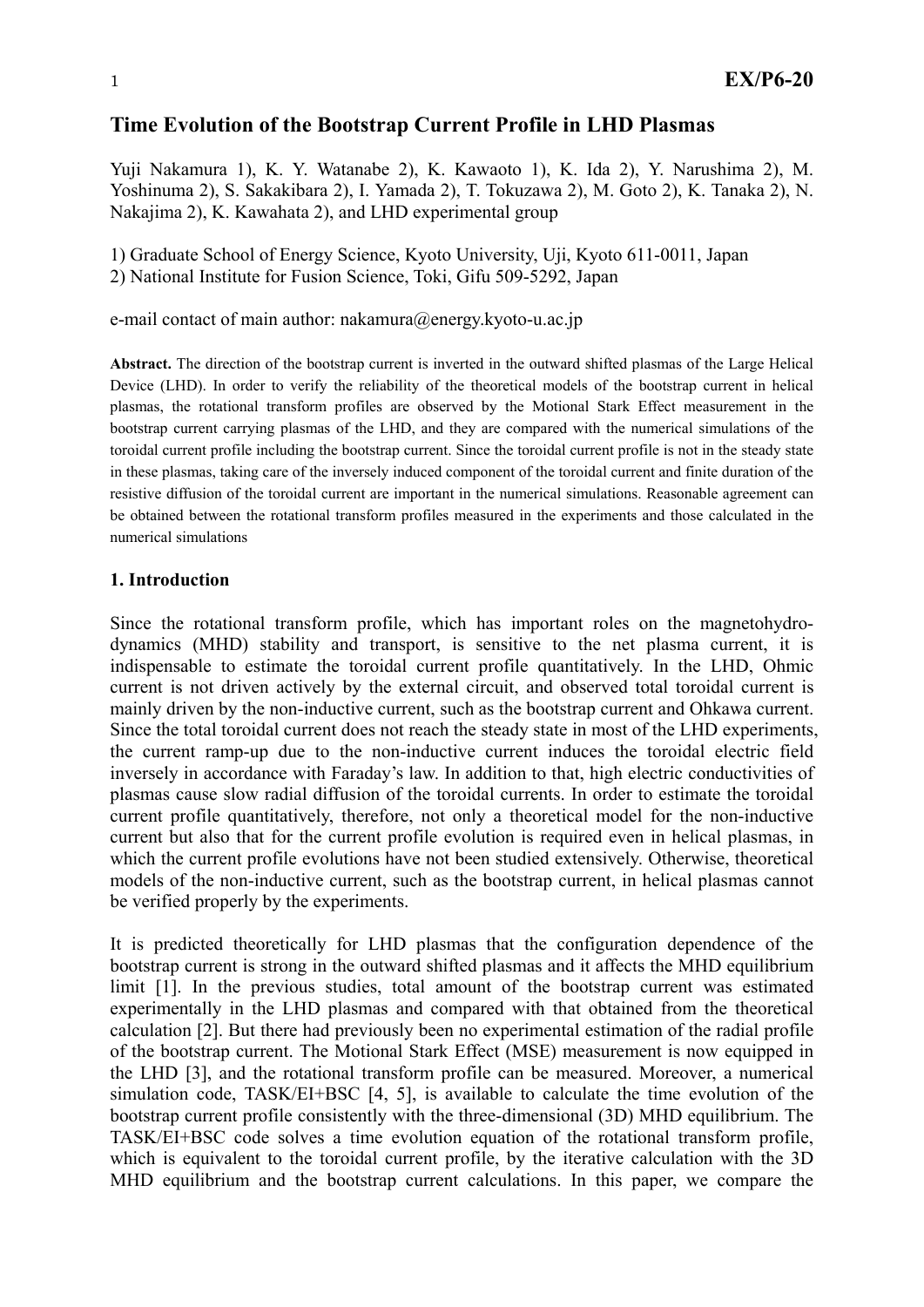rotational transform profile obtained by the MSE measurement and that calculated by the numerical simulation of the toroidal current including the bootstrap current component and the inductive current component.

## **2. Numerical Simulation of the Toroidal Current Evolution**

In the BSC code [6], the bootstrap current is estimated based on the momentum method for asymmetric devices proposed by K.C. Shaing et al. [7, 8], where the linearized drift kinetic equation is solved analytically, and connection formula from 1/ν to Pfirsch-Schülter collisional regime is applied.

A conservation equation of the rotational transform  $\iota$  is derived from the contravariant component of Faraday's law:

$$
\frac{\partial \iota}{\partial t} = \frac{1}{\phi'} \bigg[ \frac{\partial \phi}{\partial t}\bigg|_s \frac{\partial \iota}{\partial s} + \frac{\partial}{\partial s} \bigg( \frac{\mathcal{V}'}{\phi'} \eta_{\scriptscriptstyle \parallel} \Big( \big< \mathbf{j} \cdot \mathbf{B} \big> - \big< \mathbf{j}_{\rm\scriptscriptstyle NT} \cdot \mathbf{B} \big> \Big) \bigg) \bigg] \,,
$$

where  $\phi = \Phi_T / 2\pi$ ,  $\Phi_T$  is the toroidal magnetic flux,  $s = \Phi_T / \Phi_T^{edge}$  is the toroidal flux normalized by its value at the plasma boundary,  $V = V/(2\pi)^2$ , *V* is volume inside the flux surface. Primes denotes derivative with respect to *s*,  $\eta_{\parallel}$  is the neoclassical parallel resistivity,  $\mathbf{j} \cdot \mathbf{B}$  and  $\langle \mathbf{j}_M \cdot \mathbf{B} \rangle$  correspond to the flux averaged parallel current density and non-inductive current density, respectively. When we use the relation between  $\langle \mathbf{j} \cdot \mathbf{B} \rangle$  and *ι*, we can obtain,

$$
\frac{\partial \iota}{\partial t} = \left(\frac{\phi_{\mbox{\tiny a}}}{s}\frac{\partial \phi_{\mbox{\tiny a}}}{\partial t}\right)\hspace{-.2cm}\frac{\partial \iota}{\partial s} + \frac{1}{\phi_{\mbox{\tiny a}}^{\;2}}\!\!\left[\frac{\partial}{\partial s}\!\left\{\hspace{-.2cm}\eta_{\mbox{\tiny \parallel}}\mathcal{V}^\prime\frac{\left\langle B^2\right\rangle}{\mu_{\mbox{\tiny 0}}^{\;2}}\frac{\partial}{\partial s}\!\left(S_{\mbox{\tiny 11}}\iota + S_{\mbox{\tiny 12}}\right)\!\right] \hspace{-.2cm} + \frac{\partial}{\partial s}\!\left\{\hspace{-.2cm}\eta_{\mbox{\tiny \parallel}}\mathcal{V}^\prime p^\prime\!\left(S_{\mbox{\tiny 11}}\iota + S_{\mbox{\tiny 12}}\right) - \eta_{\mbox{\tiny \parallel}}\mathcal{V}^\prime\left\langle \mathbf{j}_\mathrm{M}\cdot\mathbf{B}\right\rangle\!\right)\!\right]\hspace{-.25cm} .
$$

where  $\phi_a = \Phi_T^{\text{edge}}/2\pi$ ,  $\langle B^2 \rangle$  is flux surface average of the square of magnetic field strength, p is pressure,  $S_{11}$  and  $S_{12}$  are the susceptance matrix defined in Ref.[9]. This equation is solved in the TASK/EI code with the MHD equilibrium quantities obtained by the VMEC code [10] and non-inductive current (the bootstrap current in the present case) calculated by the BSC code.

equation is intrinsically non-linear), but we also assumed that change of  $\iota$  and the resultant The equilibrium and bootstrap current data are supplied to the TASK/EI and the rotational transform is evolved during some time interval, which is typically 100ms for LHD plasmas. In the equation of the rotational transform evolution, we assumed that MHD equilibrium quantities such as susceptance matrix are consistent with evolved *ι* (in this sense, the change of MHD quantities are negligibly small during the time interval. Then, the updated rotational transform profile along with the experimentally obtained density and temperature profiles are used as input of the equilibrium code, and bootstrap current is re-estimated by the BSC again. These procedures are iterated during the simulation.

### **3. Dependence of the Bootstrap Current Profile on the Plasma Position**

In order to verify the capability of the bootstrap current calculation code, BSC code, the total amount of the toroidal current calculated by the BSC code is compared with that estimated experimentally. We estimate the non-inductive current by taking into account of the mutual coupling due to the structure surrounding the plasma, such as coils, vacuum vessel and so on. Figure 1 shows the dependence of the non-inductive current obtained experimentally on the magnetic configurations with different magnetic axis. The volume averaged beta values are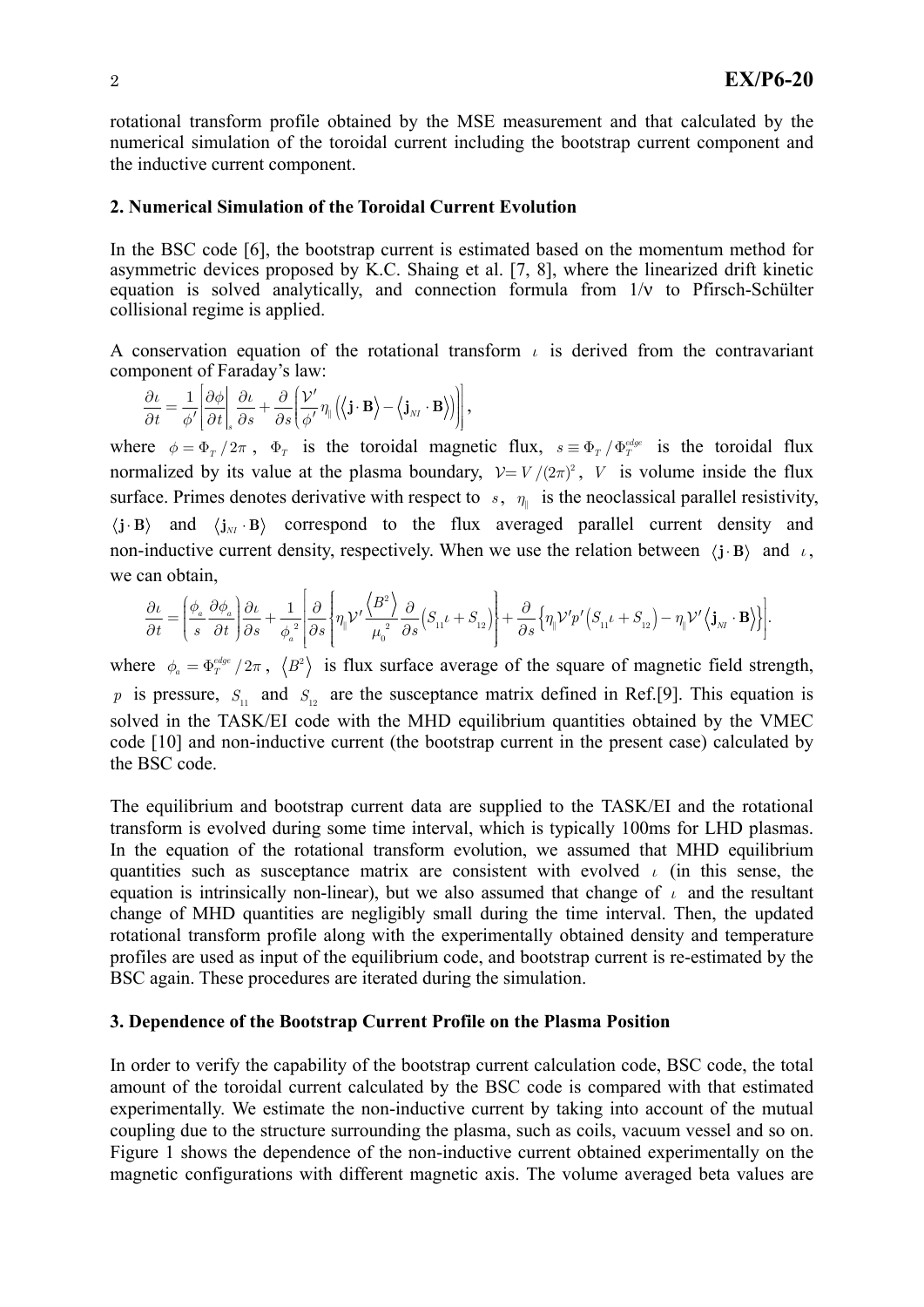

*Fig.1 The magnetic axis position dependence of the non-inductive current obtained experimentally and the comparison between experimental results and the theoretical prediction.* 

almost same,  $\langle \beta_{\text{dia}} \rangle = 0.33 \sim 0.41\%$ . The data are obtained under the same condition of NB injection; co NB has the port through power of 2MW with beam energy of 150keV, and two counter NBs have 0.6MW with 120keV and 1MW with 150keV, respectively. Circles denote the experimental data and a line denotes the theoretical prediction of the bootstrap current by the BSC code. We find that the bootstrap current is the most probable candidate as a driving mechanism of the non-inductive current in LHD experiments under the balanced NB injection.

The rotational transform profile is measured by the MSE in LHD plasmas of which vacuum magnetic axis position are *R*axis=3.9m. Time evolution of this discharge is shown in Fig.2. In this NB balanced injection discharge,  $\langle \beta_{dia} \rangle \sim 0.5\%$  and the total toroidal current reaches around 10kA. Figure 3 shows time evolution of the electron density and temperature profiles of this discharge obtained from the experiment. In Fig.3, the radial variable corresponds to the representative normalized minor radius. The electron density has a rather flat or hollow profile. The electron temperature has a bell-shaped profile and its profile is almost constant in time. Figure 3 also shows a pressure profile when we  $\rho \equiv s^{1/2}$ 



*Fig.2 Time evolution of experimentally observed electron densities, volume averaged beta, and the total plasma current for R*axis=3.9*m case.* 



*Fig.3 Time evolutions of electron density profile, electron temperature profile, and pressure profile measured in the experiment for R*axis=3.9*m case shown in Fig.2.*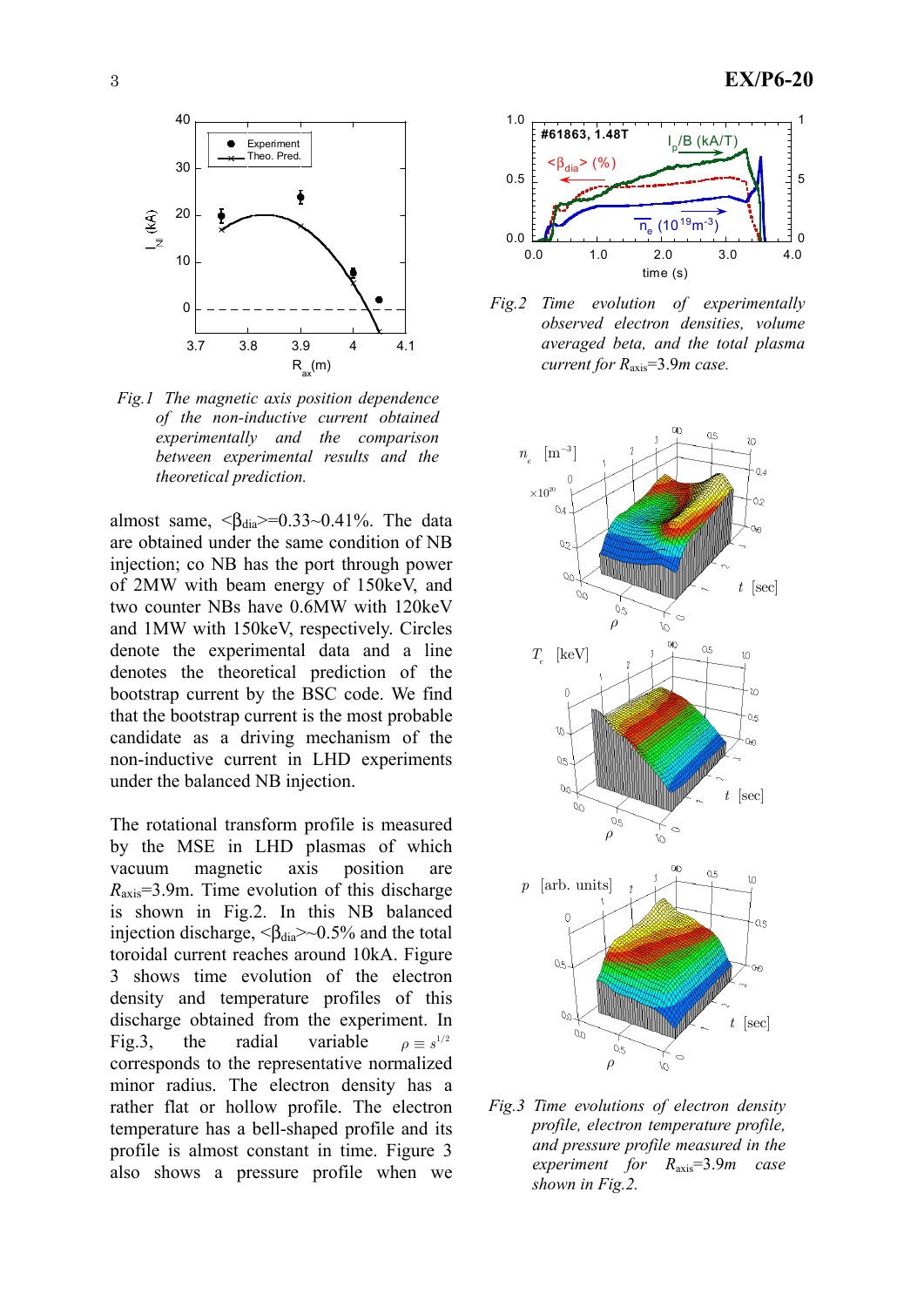

*Fig.4 Time evolution of the rotational transform profile obtained by the MSE measurement for R*axis=3.9*m case.* 



*Fig.6 Time evolution of the rotational transform profile obtained by the numerical simulation for R*axis=3.9*m case.* 



*Fig.5 Time evolution of the flux averaged parallel current profile obtained by the numerical simulation for R*axis=3.9*m case.*



*Fig.7 Dependence of the rotational transform profile at t=3.1s on the assumed current profile for R*axis=3.9*m case.*

assume that the ion temperature is equal to the electron temperature. These profiles obtained from the experiment are used in the numerical simulation of the plasma current.

In Fig.4, the rotational transform profiles obtained by the MSE measurement for the *R*axis=3.9m case corresponding to Figs.3 and 4 are shown. It can be seen from Fig.4 that the central value of the rotational transform is around 0.6, and its minimum is about 0.55 and located around  $p=0.4~0.5$ . Time evolution of the rotational transform profile is calculated by the TASK/EI+BSC with the VMEC. In this calculation, experimentally estimated time evolution of density and temperature profiles in Fig.3 is used. Measured total current in Fig.2 is also used as a boundary condition of the rotational transform evolution. Figure 4 shows time evolution of the flux averaged parallel current profiles obtained by the numerical simulation. The current density is almost zero around the half radial position and slightly positive near the edge, and it is increased with time near the plasma center. Total current at  $t = 3.1$ s is about 10kA. On the other hand, the bootstrap current calculated by the BSC is positive in the entire region, and total bootstrap current is about 30kA. Corresponding rotational transform profile is shown in Fig.6. This profile does not change in time except for the central region, as same as that in Fig.4 estimated by the MSE measurement. Finally, the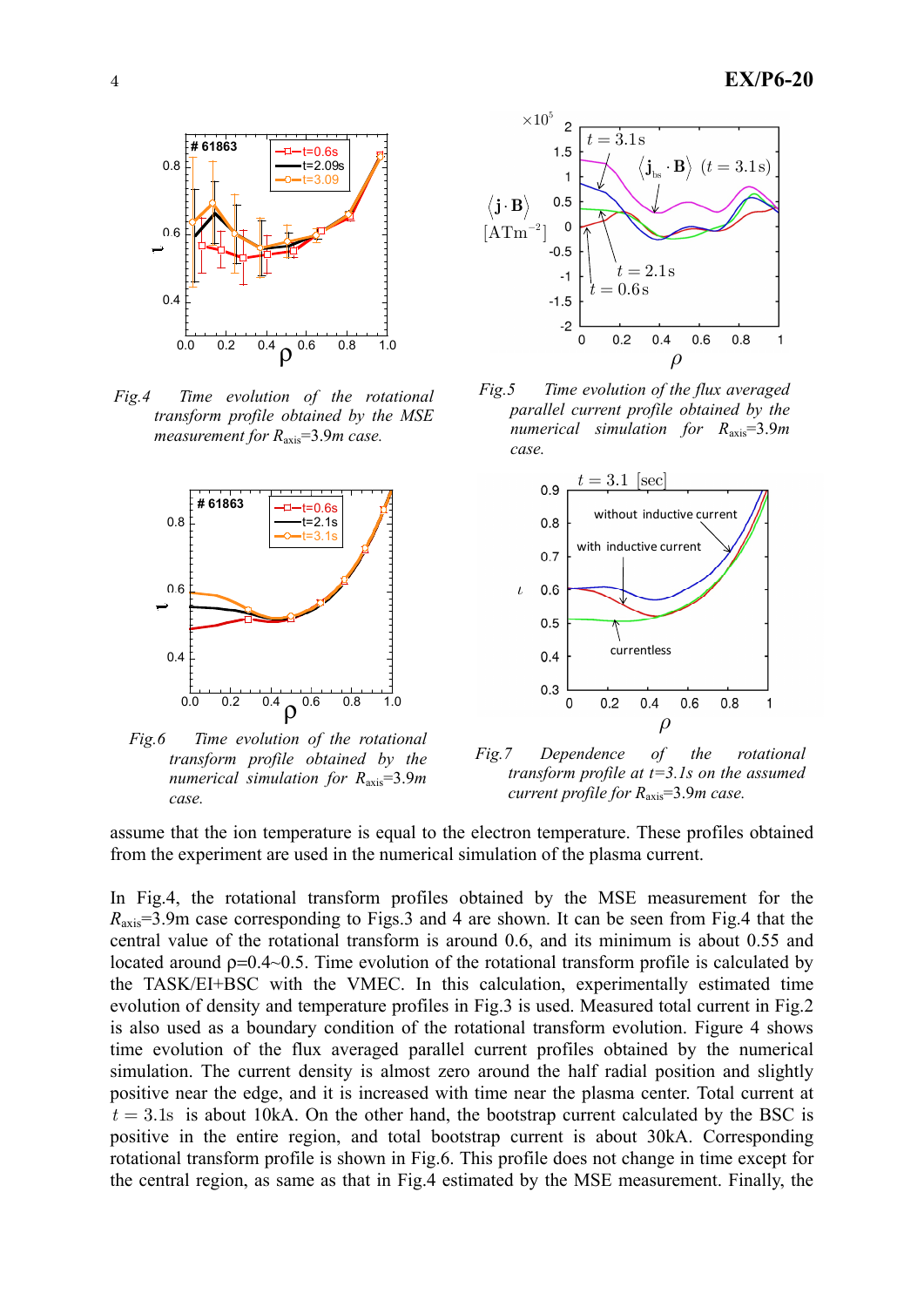

*Fig.8 Time evolution of experimentally observed electron densities, volume averaged beta, and the total plasma current for R*axis=4.05*m case.* 

rotational transform estimated by the simulation is compared in Fig.7 with those calculated by using two different current profiles. One is that calculated by the VMEC code with the currentless constraint. Another is that obtained from the VMEC equilibrium calculation by taking the bootstrap current into account but neglecting the inverse inductive current. The currentless equilibrium gives the similar rotational transform near the edge, but increase of that near the plasma center cannot be reproduced. If we neglect the inductive current, we cannot explain the small total current and obtain larger rotational transform near the edge. From these results, we can conclude that the numerical result is consistent quantitatively with the measured one for this case.

Since the configuration dependence of the bootstrap current around  $R_{axis} = 4.05$ m is more sensitive than that around  $R_{axis} = 3.9$ m, as is shown in Fig.1, dependence of the theoretical model is more pronounced in the Raxis=4.05m case. Therefore, this configuration is more suitable to verify the theoretical model for the bootstrap current calculation. Time evolution of this discharge is shown in Fig.8. In this discharge,  $\langle \beta_{dia} \rangle \sim 0.4\%$  and the total toroidal current flows inverse direction compared to the case of *R*axis=3.9m and reaches around  $-14kA$ . Figure 9 shows time evolutions of the electron density



*Fig.9 Time evolutions of electron density profile, electron temperature profile, and pressure profile measured in the experiment for R*axis=4.05*m case shown in Fig.8.* 



*Fig.10 Time evolution of the rotational transform profile obtained by the MSE measurement for R*axis = 4.05*m case.*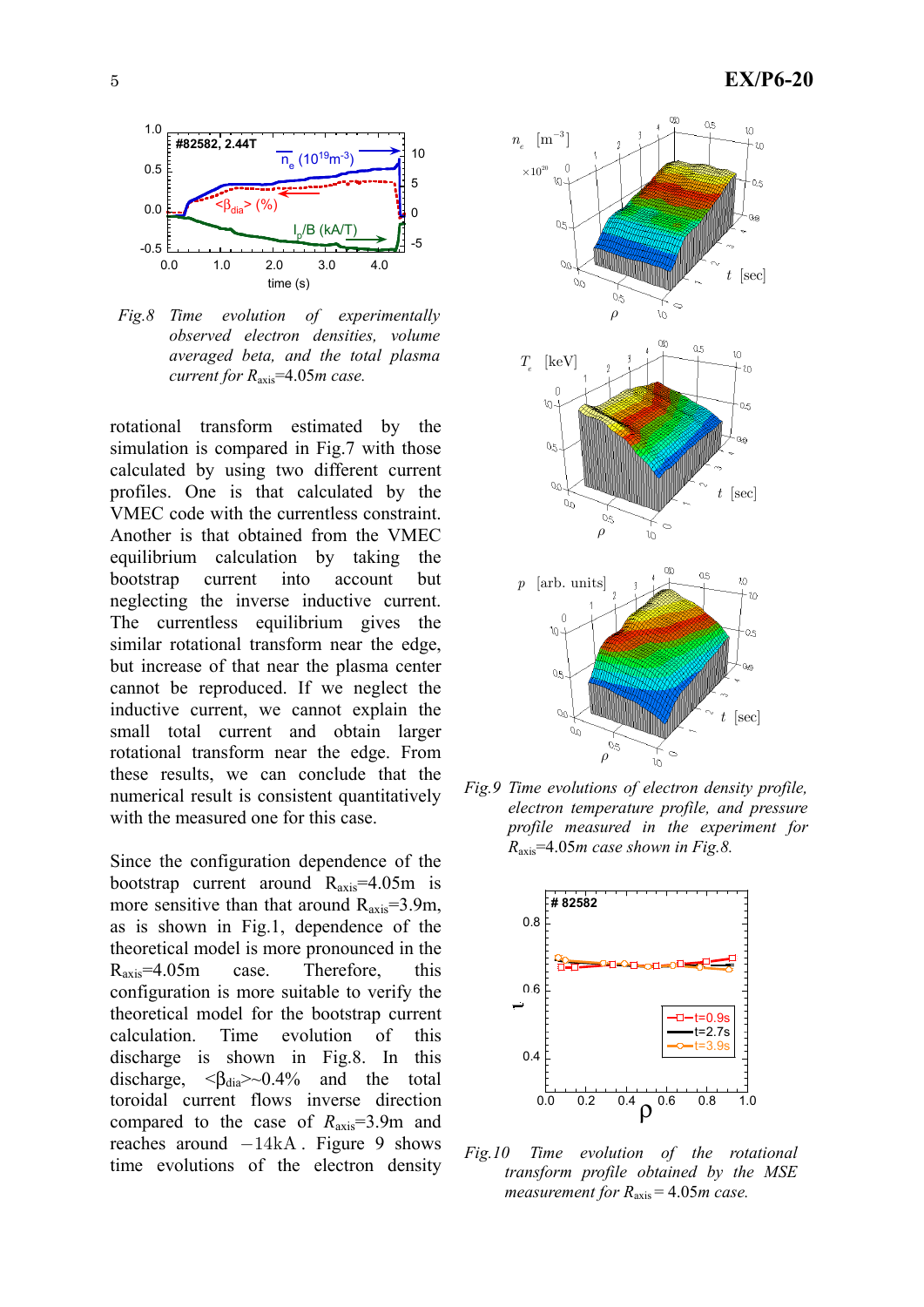profile, temperature profile, and pressure profile of this discharge obtained from the experiment. The electron density profile is quite flat and increases with time. In Fig.10, the rotational transform profiles obtained by the MSE measurement for the  $R_{\text{axis}}=4.05$ m case corresponding to Figs.8 and 9 are shown. It can be seen from Fig.10 that the rotational transform is almost uniform and its value is around 0.68. It is found from Fig.10 that the rotational transform at the edge decreases in time slightly. This is consistent to the behavior of the total current evolution.

Figure 11 shows time evolution of the flux averaged parallel current profiles obtained by the numerical simulation. The net current is negative except for the central region. The bootstrap current profile shown in Fig.11 has similar profile but total amount of the bootstrap current is about  $-5.5kA$  at  $t = 3.9$ s, while the total current observed in the experiment is around  $-14kA$ . The result of the time evolution calculation of the rotational transform profile for the configuration with *R*axis=4.05m, which corresponds to Fig.10, is shown in Fig.12. Both the numerical result and the measured one show flat rotational transform profiles around 0.68. But there is a small difference at the plasma center. As we can see in Fig.13, neglecting the plasma current, i.e. currentless equilibrium, gives larger rotational transform than the MSE measurement on the overall region. Neglecting the inductive current, i.e. considering only the bootstrap current in the MHD equilibrium calculation, gives too large rotational transform at the center. In those sense, the numerical simulation by considering the inductive current shows reasonable agreement with the experimental observation. But more accurate bootstrap current calculation, such as that using the DKES code, is expected to improve the agreement since the theoretical model used in the BSC is not sufficiently accurate when the bootstrap current is nearly zero.



*Fig.11 Time evolution of the flux averaged parallel current profile obtained by the numerical simulation for R*axis=4.05*m case.*



*Fig.12 Time evolution of the rotational transform profile obtained by the calculation for R*axis = 4.05*m case.* 



*Fig.13 Dependence of the rotational transform profile at t=3.9s on the assumed current profile for R*axis=4.05*m case.*